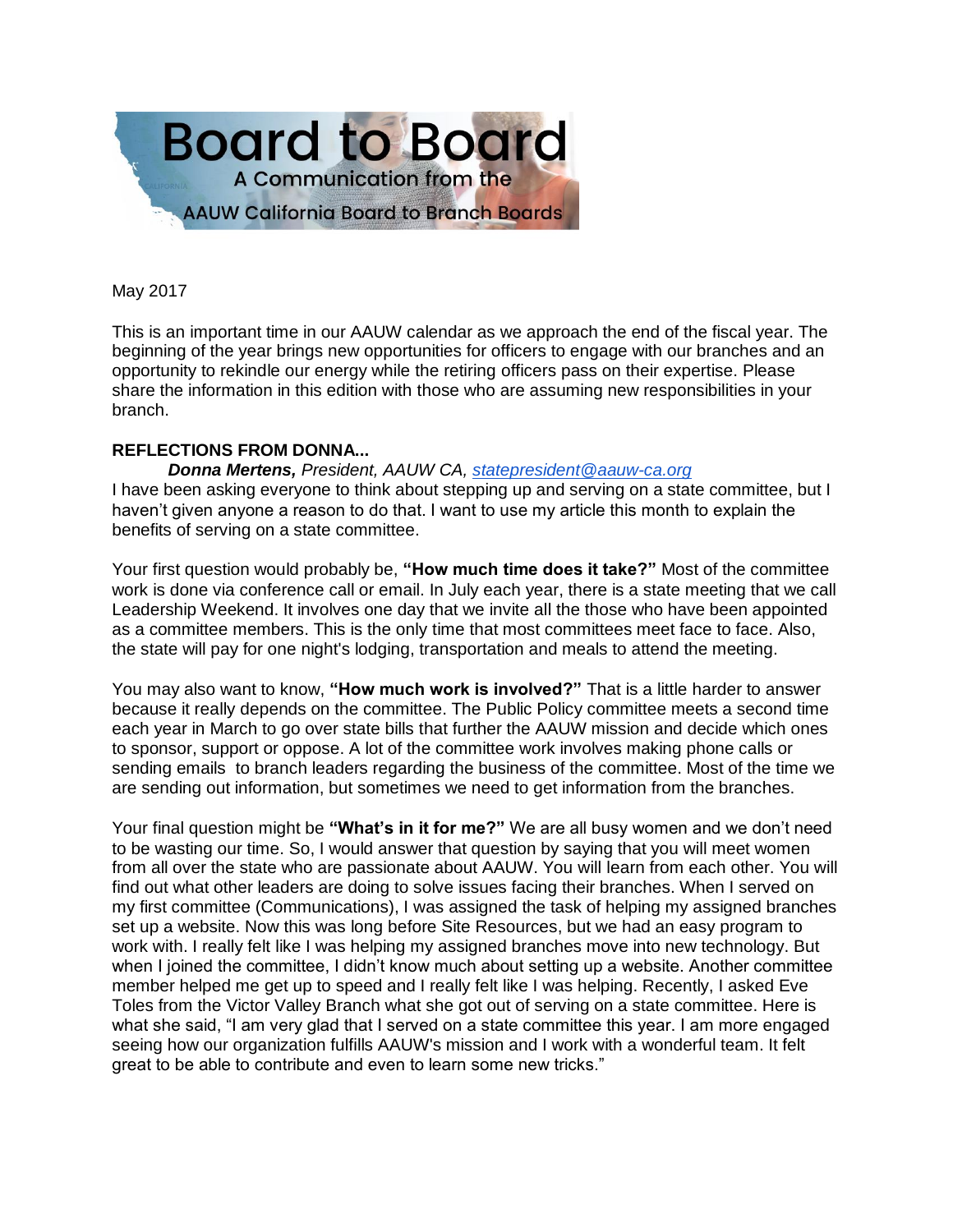I hope this gives you something to think about. We would love to have you join one of our committees. Here is a link to the website for the **[vita form](http://www.aauw-ca.org/join-the-board/)**. I hope to see you in July.

### **TECH TREK IS COMING BACK – OR IS IT?**

In 2013, AAUW National opened a pilot project for Tech Trek to be offered in other states. At that time, they trademarked the name "Tech Trek" and opened five camps in the first year. Each subsequent year, National added more camps until they had 11 camps nationwide. In 2015, the ten California camps moved under the National's Tech Trek umbrella. It was still a "pilot project". California still had responsibilities for the California camps, but National designated the structure, staffing and curriculum for the camps in every state. They also handled all the camp deposits and payments. Branch deposits for Tech Trek were counted as deposits to "Fund". In 2017, National received the results of a two-year study on how they were allocating their resources and the National board decided that many changes needed to be made. One of those changes was to move management of the Tech Trek camps back to their states or other "organizing entity". So, that explains part of the title for this article, "Tech Trek is Coming Back".Tech Trek is a National program now. That is not changing. They own the name (Tech Trek), they have adopted a logo and other trademarks. They control the curriculum.

AAUW California is being asked to take responsibility for implementing and validating compliance with the AAUW Tech Trek Toolkit. The state is also responsible for monitoring the curriculum and reporting compliance with AAUW guidelines. So in essence, Tech Trek isn't coming back to California in the same way it left. We can still have the camps if we are willing to accept National control. The state board has to make a decision by the end of July. We are trying to look at all the options while considering the California branches at the same time.

The AAUW California board would be interested in your comments and concerns. Please send them to [statepresident@aauw-ca.org](mailto:statepresident@aauw-ca.org) by June 1, 2017. Please include "Tech Trek" in the subject line. I look forward to hearing from you about this important decision.

#### **FINANCE**

*Patricia (Pat) Ferrer, Director, AAUW California Chief Financial Officer, [cfo@aauw](mailto:cfo@aauw-ca.org)[ca.org](mailto:cfo@aauw-ca.org)*

**Committee Members Needed.** Would you like to know more about how AAUW California manages its investments and spends our members' dues money? Then join the Finance Committee. We need two or more branch members to join the committee in FY 2017- 2018. Membership on this committee requires participating in six to eight teleconferences per year, possibly completing some homework (coordination with branches), and attending our Leadership Day on July 15, 2017 in Sacramento. More information about duties and the application may be found **[HERE](http://www.aauw-ca.org/join-the-board/)**.

**Insurance.** Due to circumstances beyond our control, we may experience a \$4,000 to \$6,000 increase in insurance coverage for next fiscal year. Coverage has not yet been finalized so I am unable to give you a precise amount. To approximate the cost for next year, please multiply your February 2017 headcount from National by \$3.63.

**Annual Financial Report.** It is almost the end of our AAUW fiscal year. Each branch and IBC has reporting responsibilities to AAUW California. AAUW California requests that you complete your Annual Financial Report using the link **[HERE](http://www.aauw-ca.org/annual-financial-report/)** by July 31, 2017. Please contact our office manager at [office@aauw-ca.org](mailto:office@aauw-ca.org) for assistance.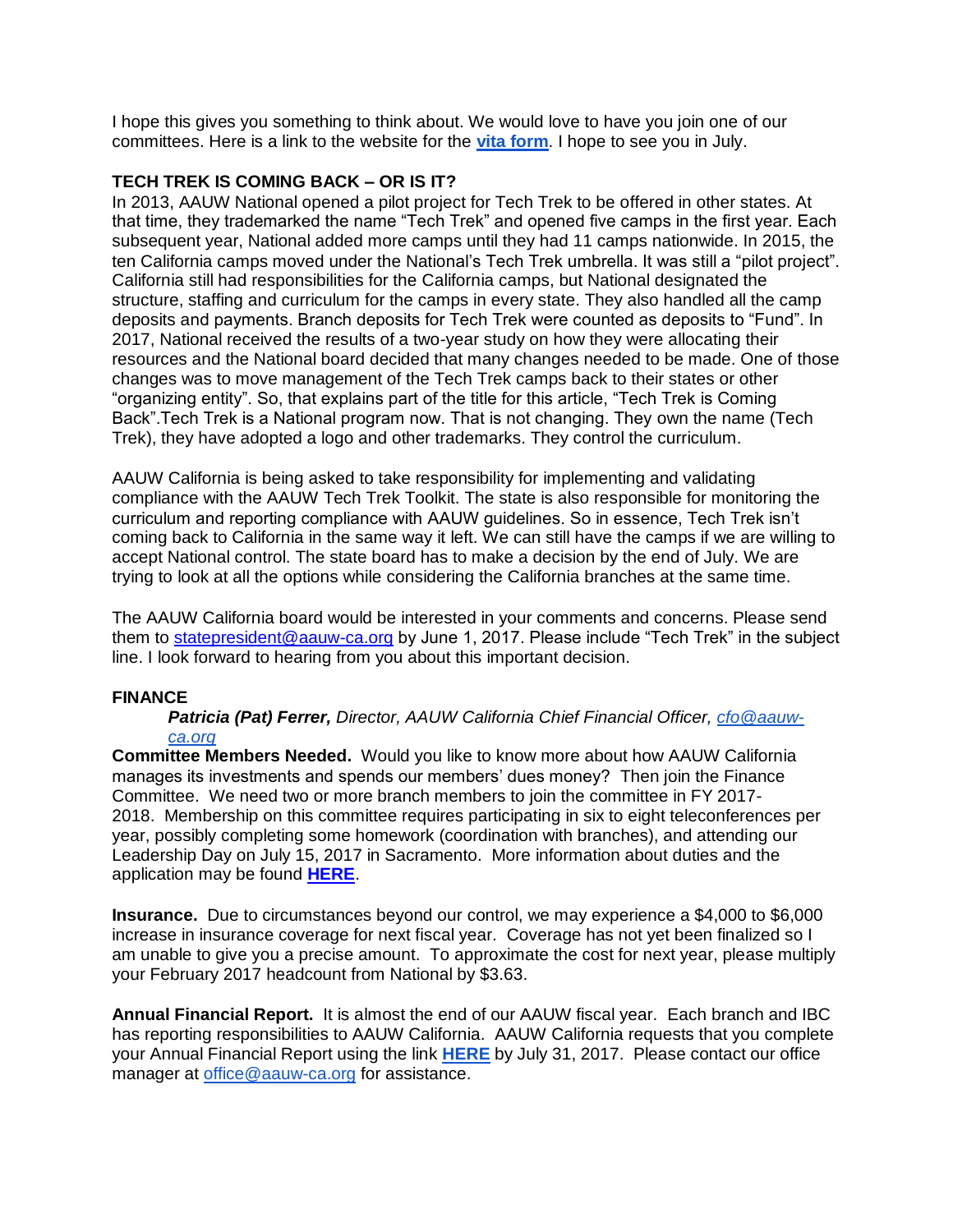**Tax Return Filings.** Your branch and IBC must also file an income tax return to both the IRS and Franchise Tax Board (FTB) no later than November 15, 2017, if your FYE ends 30 June. Every year, National offers to file your return if branch income is \$50,000 or less. However, I found that due to human error in past years, some branches' returns were NOT filed by National. Filing your own 990-N is very easy and doing it yourself eliminates the possibility that human error will strike your branch and its taxes will not be filed. (And, if not filed for 3 years, your branch loses its nonprofit status.) Here's the **[LINK](https://www.irs.gov/charities-non-profits/annual-electronic-filing-requirement-for-small-exempt-organizations-form-990-n-e-postcard)** to the "post card" form for the IRS. Your branch must file its own FTB submission. Neither National nor AAUW California can do it for you. If branch income is under \$50,000, it can file using this **[LINK](https://www.ftb.ca.gov/online/199N_ePostcard/)** for the "post card". If your branch has income over \$50,000, it must file an IRS form 990 EZ or 990 and an FTB Form 199.

Please contact me, Patricia (Pat) Ferrer, at [cfo@aauw-ca.org](mailto:cfo@aauw-ca.org) if you need assistance on the matters above or any other financial matter.

### **LEADERSHIP DEVELOPMENT**

*Cathy Foxhoven, Director, AAUW CA Leadership Development Chair,*

# *[aauwfox@gmail.com](mailto:aauwfox@gmail.com)*

If you haven't had an opportunity to attend a Leadership Day, consider attending one of the two upcoming events. **May 5th will be in Riverside, 10am-2:30pm** and **May 20th** in Santa Barbara **from 10am-3pm**. All the information is on the website at this **[LINK](http://www.aauw-ca.org/aauw-california-leadership-days-2017/)** so register now!

### **SPEECH TREK**

### *Cathy Foxhoven, Director, AAUW CA Speech Trek Coordinator, [speechtrek@aauw](mailto:speechtrek@aauw-ca.org)[ca.org](mailto:speechtrek@aauw-ca.org)*

**Nikhita Gopisetty**, Morgan Hill Branch, won 1st place in the State Finals at the Annual Meeting on April 22nd. **Sarah Murphy**, Roseville-South Placer, was second and **Sabrina Sy**, Alhambra-San Gabriel, won third place. You can see the finalists' speeches **[HERE](http://www.aauw-ca.org/congratulations-2016-2017-speech-trek-finalists/)**. It was also announced that **Marlene Cain**, Speech Trek Coordinator of Big Bear Valley Branch, will be the new AAUW California Speech Trek Coordinator.

# **AAUW FUND**

*Sharon Westafer, Director, AAUW Fund Committee Chair, [aauwfund@aauw-ca.org](mailto:aauwfund@aauw-ca.org)* If your branch President, Treasurer and/or Fund VP hasn't received your branch first quarter donation report, it will be arriving soon via email. Be sure to check the figures as sometimes donations may be credited to the wrong branch or a donation you're sure was made doesn't show on the report. Contact Sharon Westafer if you find errors or have questions.

The information contained in the donation reports is confidential and is sent to branches so they can reconcile their figures with those from National. The information shouldn't be shared or published in branch newsletters. Many branches are pleasantly surprised to discover donations made directly to National from branch members, which increase the totals credited to branches. Tech Trek donations will continue to be credited to total branch giving until the program is transferred back to the state. Once the transition occurs, only donations made directly to National will count, however most members wish their Tech Trek donations to go to a specific camp in California. In that case, donations will be sent to the camp treasurers rather than to National and the money will be handled by the Special Projects Fund.

Thank you for your support of AAUW and the AAUW Fund!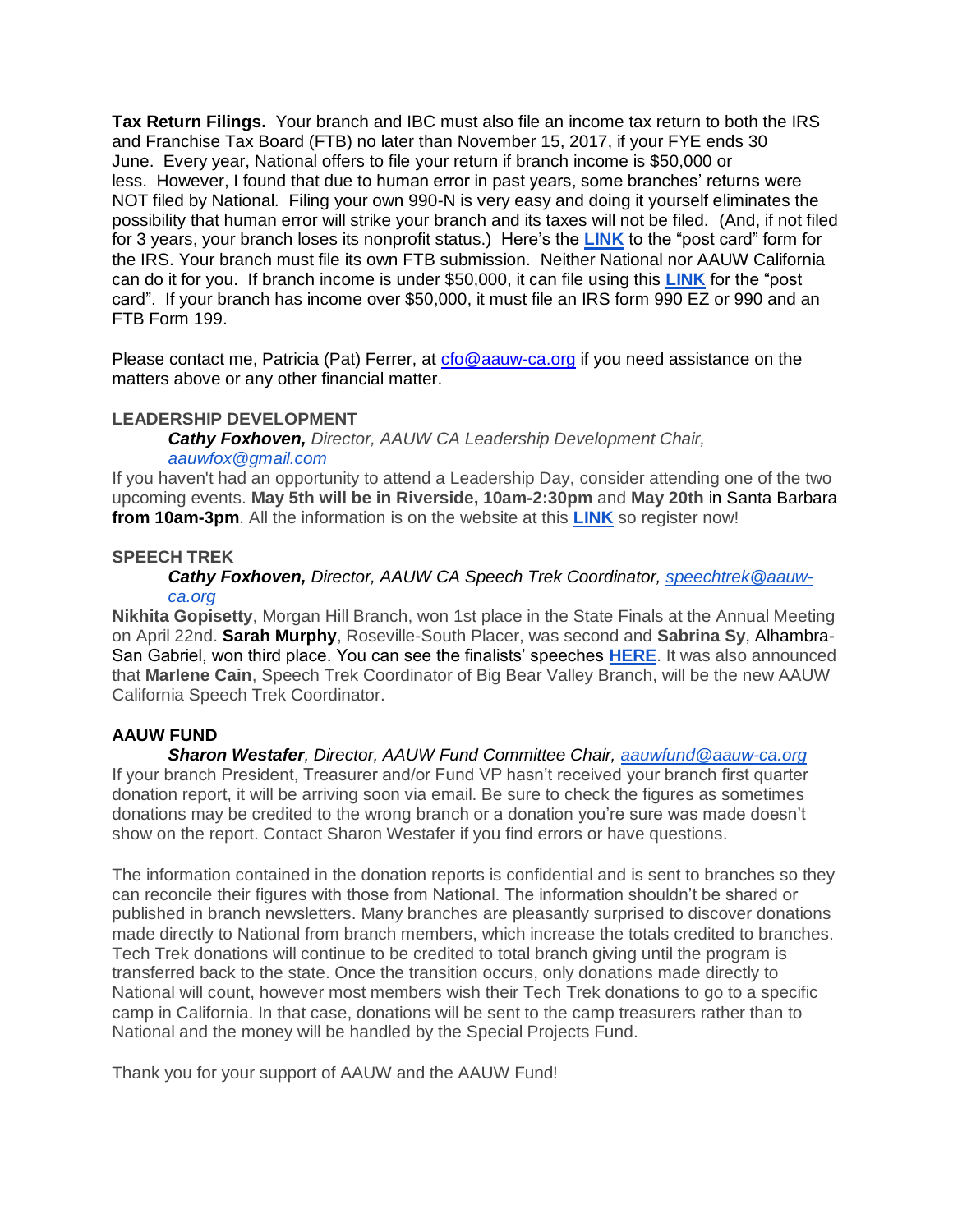# **STATE PROJECTS OVERSIGHT COMMITTEE**

#### *Jane Niemeier, Director, State Projects Oversight Committee Chair,*

### *[jniemeie@hotmail.com](mailto:jniemeie@hotmail.com)*

The State Projects Oversight Committee (SPOC) awarded the Auburn Branch a grant of \$500 to help them implement a new project, *Electrifying Art: A Maker Project*. The branch gave the workshop to 40 Girl Scouts, ages 5 to 7, and the girls created art using electrical circuits made of Play Doh, batteries, buzzers and LED lights. The Auburn Branch helped encourage STEAM (Science, Technology, Engineering, Art and Math) with their new project. SPOC will be giving up to two \$500 grants again next year. We hope that branches will start planning now for projects that will advance our mission of breaking through barriers for women and girls.

### **COMMUNICATIONS COMMITTEE**

#### *Sandi Gabe, Director, Communications Committee Chair, [Sandi.Gabe@hotmail.com](mailto:Sandi.Gabe@hotmail.com)* **Changes to the Branch Officer Report for Next Year**

Before the end of the fiscal year, you'll be asked to update the Branch Officer Report, a database that AAUW California uses to track branch officers and state committee participants. The database is used to populate our broadcast email lists and the state directory, so it's important to update the branch positions before you leave office.

We conducted a survey earlier this year to determine if we should update the position listing to more closely align with current branch positions. In response we've added eight new positions for you to choose from. See the table below for the details.

We've also added a new option for branch leaders to *Receive all Communications*. Choosing this option in addition to the most appropriate position will allow you to receive all communications.

A personal link will be sent to each Branch President in mid-May. The deadline for updating the record is July 1<sup>st</sup>. Please note that this is a separate process from the AAUW National process.

| <b>Branch Officer Report</b> |                 |
|------------------------------|-----------------|
| <b>Title</b>                 | <b>Comments</b> |
| Receive all Communications   | <b>NEW</b>      |
| President                    |                 |
| President-Elect              |                 |
| <b>Director</b>              | <b>NEW</b>      |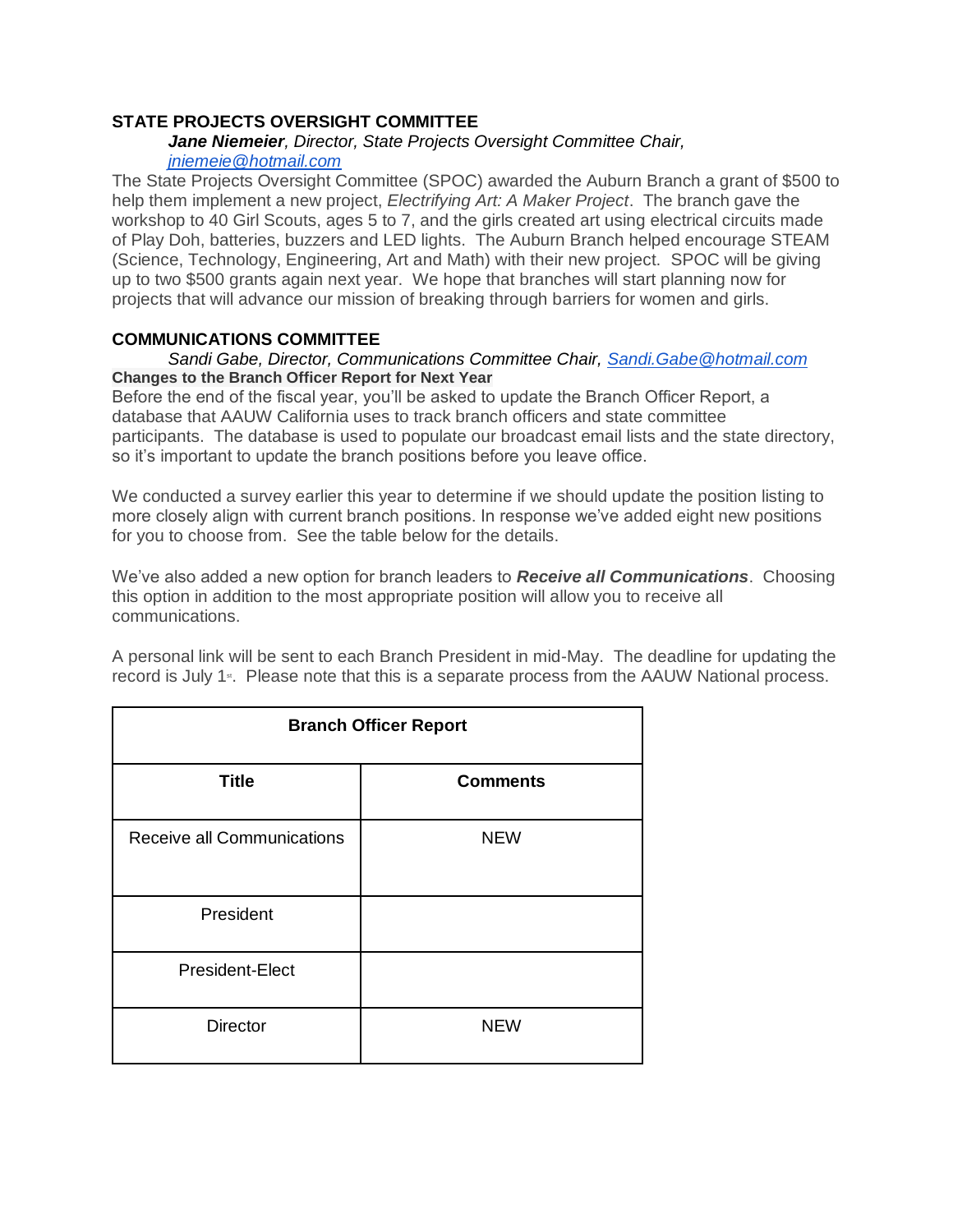| Leadership Team                       | <b>NEW</b>                    |
|---------------------------------------|-------------------------------|
| <b>Steering Committee</b>             | <b>NEW</b>                    |
| Finance                               |                               |
| Program                               |                               |
| Membership                            |                               |
| AAUW Fund (EF)                        | Remove - Combine to AAUW Fund |
| AAUW Fund (LAF)                       | Remove - Combine to AAUW Fund |
| <b>AAUW Fund</b>                      | <b>NEW</b>                    |
| <b>College University Coordinator</b> |                               |
| International                         |                               |
| Secretary                             |                               |
| <b>Newsletter Editor</b>              |                               |
| <b>Public Policy</b>                  |                               |
| <b>Speech Trek Coordinator</b>        |                               |
| <b>Tech Trek Coordinator</b>          | Remove "Coordinator"          |
| Web Manager                           |                               |
| Communications                        | <b>NEW</b>                    |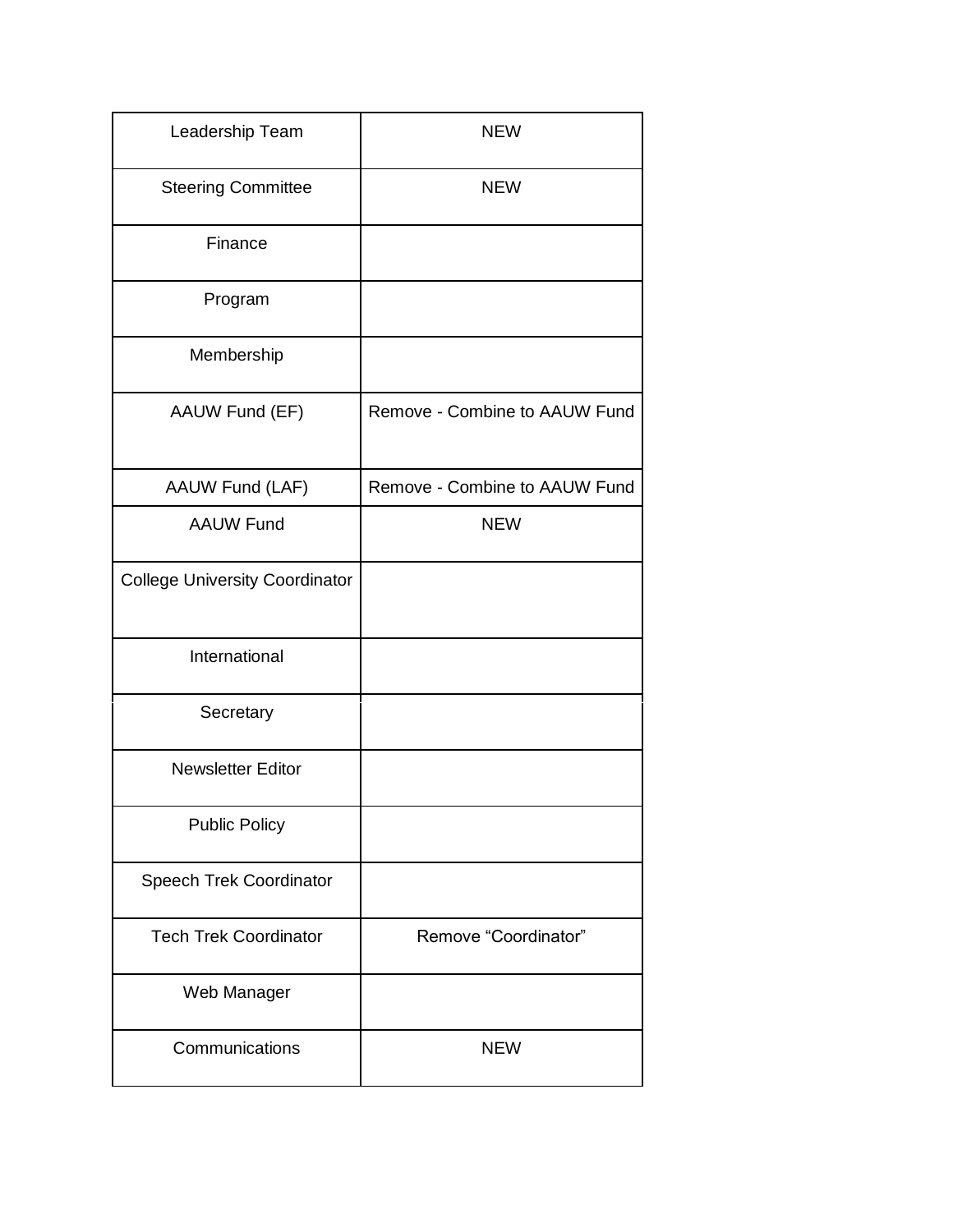| Marketing     | <b>NEW</b> |
|---------------|------------|
| Publicity     | <b>NEW</b> |
| <b>Bylaws</b> |            |

# **PUBLIC POLICY**

*Sue Miller, [suellen-aauw@wavecable.org](mailto:suellen-aauw@wavecable.org) and Nancy Mahr, [nlmahr@verizon.net](mailto:nlmahr@verizon.net), AAUW Public Policy Co-Chairs*

# **PLAN FOR SUCCESSION**

As June approaches, branches are thinking about changes in board and committee positions. Public Policy is an important position in supporting the mission of AAUW. If your branch has a Public Policy Chair, encourage her/him to continue. Your current chair is familiar with the job and the issues. If you're seeking a new chair, look for a person who finds issues and legislation exciting. Ask the outgoing chair to meet with the nominee and provide information on the work in public policy. If your branch hasn't had a Public Policy Chair, now is a good time to fill the position and ensure that your branch is a part of the effort to educate and take action to promote our mission.

# **UPDATE ON LEGISLATION**

Bills are moving through the State Legislature. Be prepared to respond to Action Alerts when our priority bills reach critical points in their progress. When Alerts come to board members, please pass them on to your members.

AAUW California Public Policy Committee uses a study process and discussion in selecting bills on which to take positions. The committee narrows the possibilities to enable a manageable list for our legislative advocate. Our priority bill list can be accessed through the AAUW California website under ["Bill Tracking."](http://www.aauw-ca.org/bill-tracking/)

Our legislative advocate, Shannon Smith-Crowley, develops the advocacy plan for each of our priority bills. She directs our Action Alerts and also lets the Public Policy Chairs know when more branch and member action is needed, including which legislators should be contacted. Branches can be prepared to act when called upon by building some rapport with local legislative offices in advance. If they already know what AAUW is and who you are, they will be more receptive when you ask for support on a bill.

It is acceptable for an AAUW branch to support a bill not on the AAUW California list with these conditions:

• the branch requests the AAUW California Public Policy Chair(s) to review the bill for compliance with the approved AAUW CA Public Policy Priorities. This review will include the Legislative Advocate's determination that there is no potential for adverse political or other ramifications.

• if approved by the above, the branch may take a position in the name of the branch, e.g. the Alameda Branch, AAUW, and will not use AAUW CA.

#### **MEMBERSHIP MATTERS**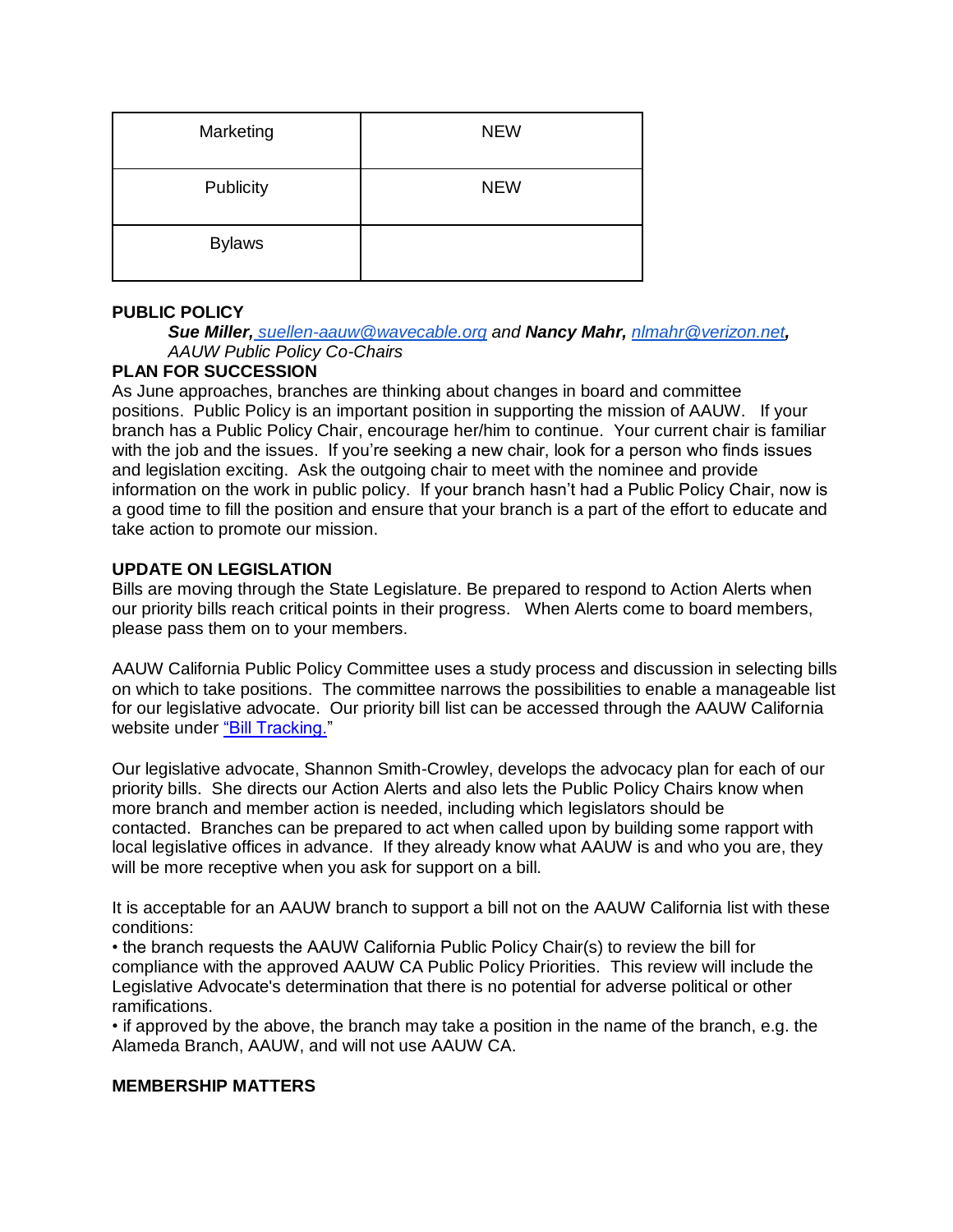# *Alex Bellenger, Director, Membership Committee Co-Chair, [alexbellenger22@yahoo.com](mailto:alexbellenger22@yahoo.com) and*

### *Kathy Andreini, Membership Committee Co-Chair, [kathyaauw@gmail.com](mailto:kathyaauw@gmail.com)*

**[Give a Grad a Gift](http://www.aauw.org/resource/give-a-grad-a-gift/)** is a great way to introduce any recent college graduate, male or female, to AAUW. Members may give as many gifts as they like. Please let your members know that if they would like the recipient to also receive a free State membership, they should send the information in Step 1 to [office@aauw-ca.org.](mailto:office@aauw-ca.org) Branches wishing to also include the graduate as a branch member should contact [membership@aauw-ca.org](mailto:membership@aauw-ca.org) (we are working with National on a way to accomplish this.) This is a good method of recruitment and may help you recruit members of traditional college age to AAUW.

**Free Memberships.** Don't miss the opportunity to cash in…..There may not be such a thing as a free lunch, but there are 149 free National memberships waiting to be claimed by 54 branches in California. If your branch participated in the Shape the Future membership campaign this year, then branch Membership VPs should check out page two of the monthly status report **[HERE](http://www.aauw.org/files/2017/05/Shape-the-Future-May-17-Status-report.pdf)**,

Under [Shape the Future,](http://www.aauw.org/resource/shape-the-future-membership-campaign/) for every two new members you enroll, your branch is entitled to one free membership up to a maximum of five per year and you only have until June 30th to redeem them. Take advantage of this opportunity while you can!

# **COLLEGE/UNIVERSITY PARTNERS**

# *Tina Byrne, AAUW-CA College and University Committee Chair, [aauwtina@gmail.com](mailto:aauwtina@gmail.com)* **IT IS A GREAT TIME TO ADD A COLLEGE/UNIVERSITY (C/U) CHAIR TO YOUR BOARD**

As you gather your new board members for the 2017-2018 year, remember to appoint a C/U chair and add that chair when submitting the Branch Officer Reports (BOR) to AAUW National and AAUW California. We want to make sure we know whom to stay in contact with and send information to as we help all branches recruit, retain, and work with your local campuses as C/U Partners. Did you know that the C/U Representatives from partner schools are already National members and do not pay for state membership? Invite your partner school C/U Representative to become a member of your branch.

# **TECH TREK**

### *Linda Stinebaugh, State Project Coordinator AAUW California Tech Trek,*  [techtrek@aauw-ca.org](mailto:techtrek@aauw-ca.org)

We are currently in the process of examining the Memorandum of Agreement from AAUW National related to moving Tech Trek back to the State starting with the 2018 camps. We have a meeting in May with staff from AAUW National to discuss the transition procedure and terms.

The UC Irvine camp is currently seeking a Camp Treasurer who would work with Sylvia Fath, Director of that camp, and receive guidance from Harriet. Since this work will be done from your home through email and attachments, it is not necessary to live near Irvine. The ideal candidate should have an accounting or bookkeeping background. Please send an email to [techtrek@aauw-ca.org](mailto:techtrek@aauw-ca.org) if you are interested.

We will also need a Camp Director for the Whittier camp for 2018. Nicole Simmons now has two small children, and works full time. She has discovered that she just does not have enough time for it all. The camp has a strong staff who will supply plenty of support for anyone who